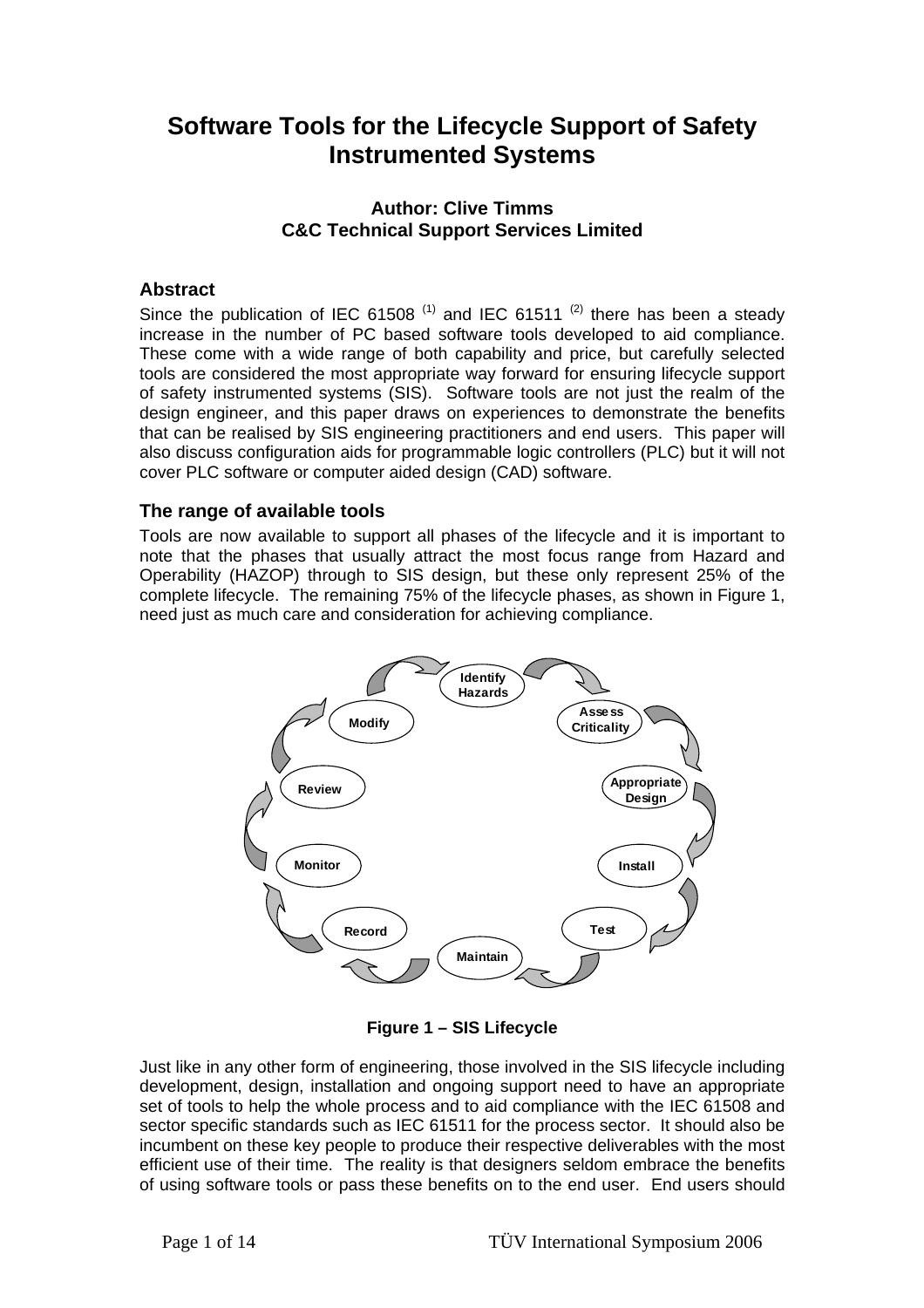be aware of the benefits that can be achieved with the aid of a good suite of software tools including:

- A more efficient approach HAZOP;
- Significant reduction in the time taken for SIL determination exercises;
- Greater visibility of recorded data for audit and regulation compliance purposes;
- Interactive and simplified design processes;
- Optimal selection of the design elements
- Greatly reduced design time:
- Validation and security of design calculations;
- Optimisation of design against test and maintenance strategies;
- More effective risk reduction for identified hazards;
- Easier design control and change control;
- High integrity data handling and recording;
- Improved test and maintenance recording for ongoing review;
- Feedback from test and maintenance to reliability data collection;
- Improved life cycle management of SIS.

Examination of some of the main activities in the lifecycle will reveal more information about what is required from the different phases of the lifecycle and how these can be improved with the appropriate software aids.

## **Identifying Hazards- HAZOP Review**

HAZOP reviews and a number of variances have been widely introduced since the early seventies and the HAZOP review process is the key to achieving compliance with the European Union Seveso II Directive<sup>(3)</sup> as this requires an operator to identify all hazards.

A HAZOP review is undertaken to systematically analyse every part of a process by lines and nodes to determine if deviations from design intent could result in undesirable consequences. The objectives and prime deliverables from a HAZOP review are the identification of safeguards and actions (Figure 2) which will reduce the risk of an occurrence of the undesirable event.

This requires large numbers of records and significant effort to manage through to close out.



#### **Figure 2 – HAZOP Deliverables**

Traditionally handled as a paper exercise it can produce shelf after shelf of documents which are often difficult to reference, hard to manage and tiresome to update, whilst producing HAZOP reports can be very time consuming. However, significant improvements can be made to reduce the effort involved providing the right kind of HAZOP tool is selected. This should then aid the flow of information from the review input to the output deliverables. The market for HAZOP orientated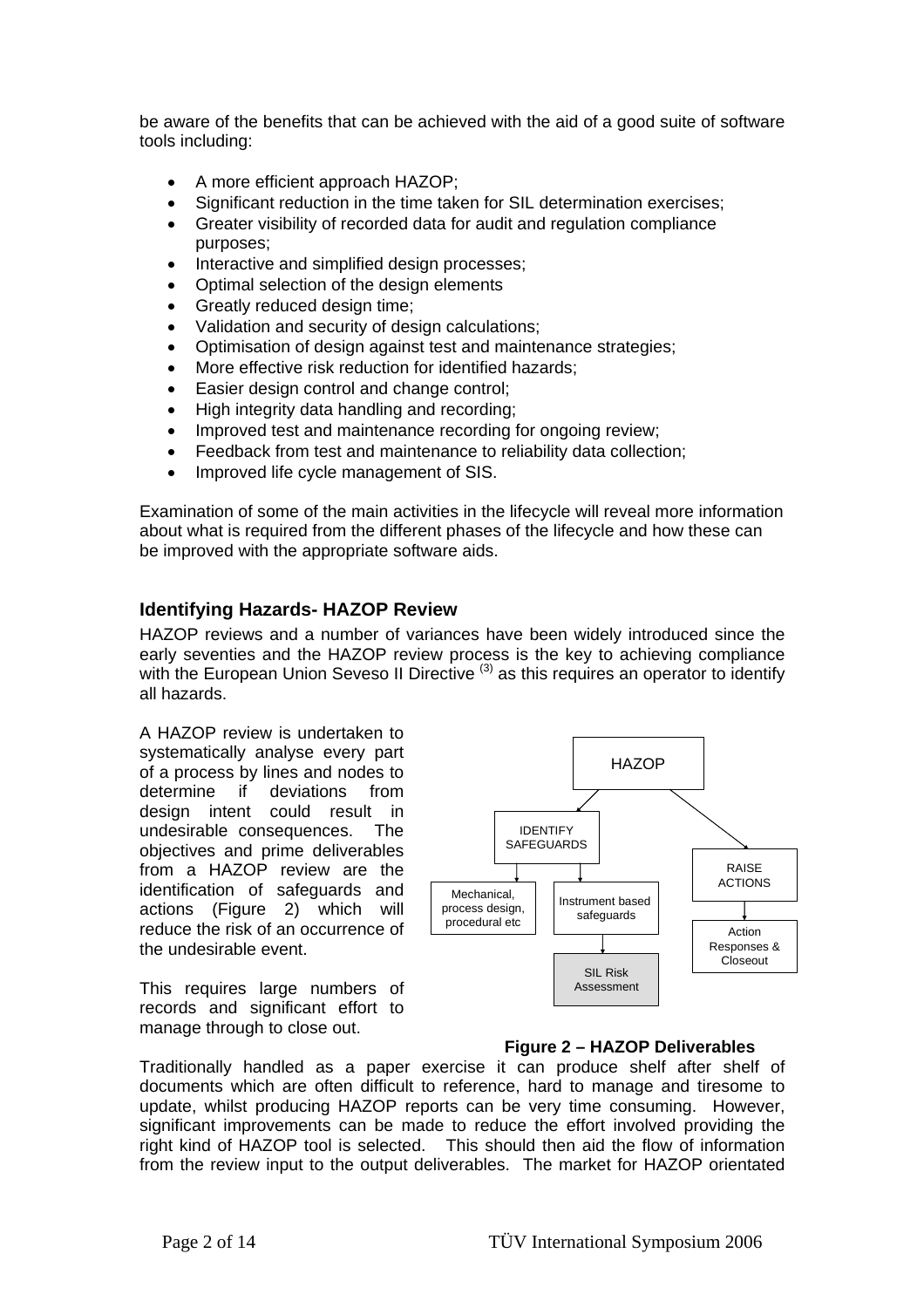software tools is extremely competitive and there are some good tools around and some very poor examples as well, so what should the practitioner be looking for?

The following bullet points list some of the primary functionality that should be available in good HAZOP tool:

- The ability to capture the HAZOP team for each assessment;
- **Preformatted Worksheets and the ability to clone them;**
- Line , node and adjacent line/node tracking;
- Assigned severity by 'cause/consequence pairs';
- The ability to assign different types of safeguards;
- The ability to cross reference common safeguards between lines/nodes;
- The ability to flag instrument based safeguards for SIL determination;
- The raising of actions during HAZOP (a direct e-mail option is very useful);
- Facilities to manage action responses and HAZOP close-out;
- Facility to assess the criticality of safeguards using a (configurable risk matrix;
- Modular reporting structure to allow different levels of user defined reporting;
- Export of HAZOP findings to spreadsheet or through database exchange.

HAZOP can be very tedious for all concerned, but there are many opportunities to make the whole process far more effective and less time consuming for the both the chairperson and the review team. Experienced chairpersons who have adopted software tools have seen a 50% reduction in the time taken to undertake a typical HAZOP.

This can be achieved right from the outset by dramatically improving preparation time by having configurable parameter glossaries which then form drop down selections for fluids, guidewords, causes, consequences, measurement types, measurement units, parameters, priorities etc. Using these configurable parameter sets for each line or node removes unnecessary review work. Having pull down glossary selections incorporated into structured worksheets significantly reduces data input time. The ability to clone worksheets to another line or node is another major advantage. In reality, very few HAZOP chairpersons are good typists and a HAZOP secretary is often used to take records. Feedback from HAZOP chairpersons who have adopted a software tool indicates that they can be far more focused on the actual detail of the assessment when the data input is made easier. It also removes the need for a secretary. Data input is enhanced if the laptop, used for the recording process, is linked to a projector so that the whole team can view the worksheets.

Raising actions during the HAZOP review meeting is the one of the main activities. If the software facilitates the emailing of actions, directly from the HAZOP review, by use of an automatically formatted action form, then this significantly reduces the burden on the chairperson and further reduces the need for a HAZOP secretary. In addition the action party knows exactly what to expect in his/her email inbox. Action responses also need to be managed for formal close out and this is far more effective and easier to track within a tool.

Allocating risk reducing safeguards which can be mechanical, instrument and procedural is another main activity and a database platform will make searching and cross referencing simpler and quicker, especially for those safeguards allocated to multiple lines/nodes. The instrument based safeguards, or Safety Instrumented Functions (SIF) as they will become, will need to be risk assessed by a Safety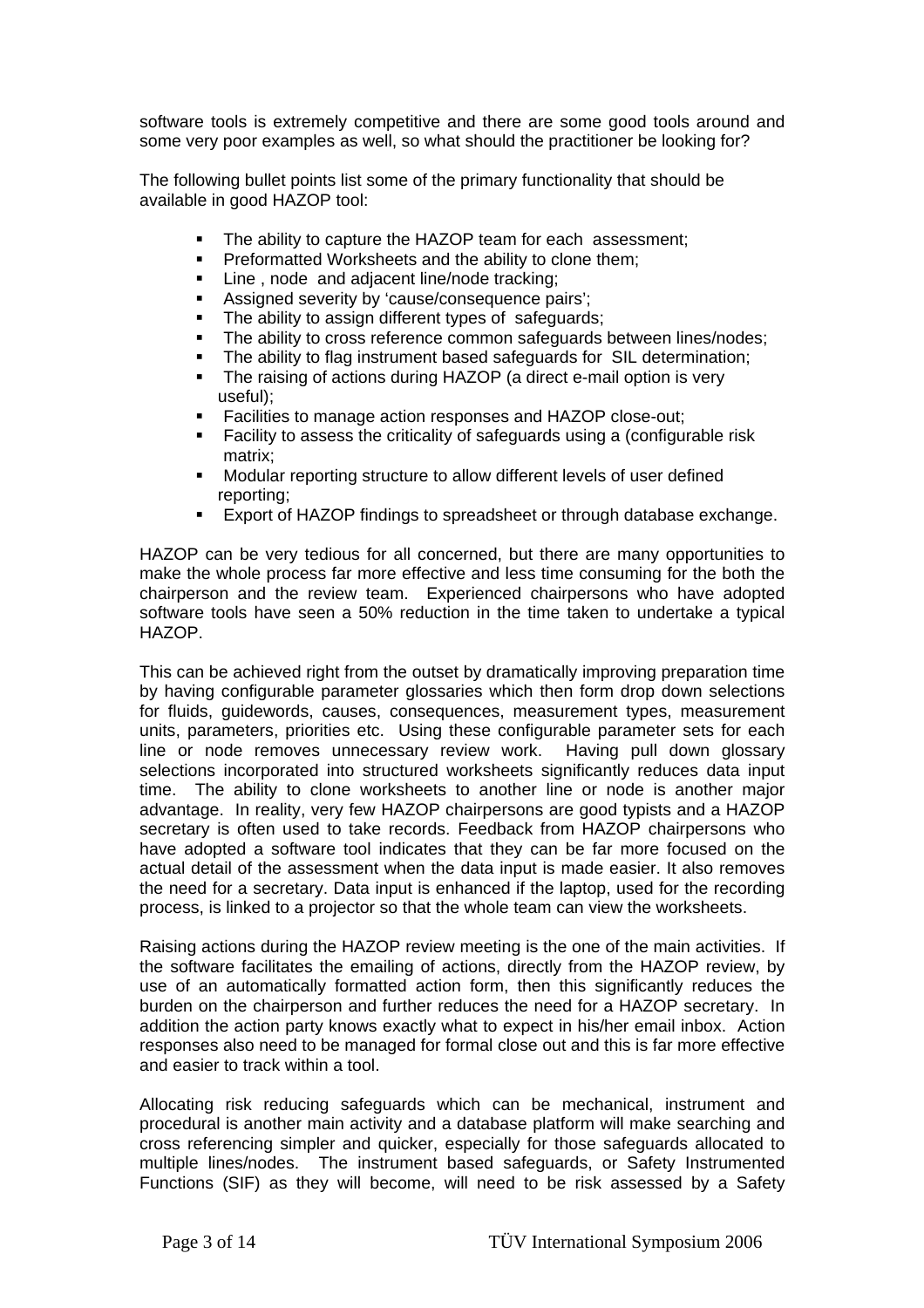Integrity Level (SIL) determination process. The user should look for tools which offer a direct exchange or export of SIF data between HAZOP and SIL determination.

Producing HAZOP reports can be a gargantuan and time consuming task, but this can be virtually eliminated if the tool has a modular reporting feature.

We have only looked at a few of the main areas in which a well structured HAZOP tool can bring improvements but, to safety engineers engaged in the detail of a large HAZOP review, many additional advantages soon become obvious.

## **Risk Assessment - SIL Determination**

SIL determination is a risk assessment process and it is not the intention of this paper to bore readers by taking them through the whole process but, as with HAZOP, it will look at the areas where software based tools can bring advantages. There are numerous ways of undertaking SIL determination and examples include Fault Tree Analysis (FTA), Risk Graphs, Risk Matrices and Layers of Protection Analysis (LOPA). Whatever the favoured method, the objective of SIL determination is to assign an actual integrity level to an instrumented protective function.

Since the IEC 61508 standard provides a direct correlation between an assigned integrity level and the risk reduction that must be achieved by the instrumented protective function the practitioner needs to determine if this reduction is sufficient. This also has implications within European legislation for demonstrating that risk has been reduced to as low as reasonably practicable (ALARP).

Risk assessment is in many ways a more detailed hazard assessment and considers the consequences of an unwanted hazardous event and the likelihood that it will occur. It makes a detailed analysis of the causes and consequences and requires records to be made of the whole thinking process. It will need also to reference the HAZOP findings, meet the corporate tolerable risk objectives and provide an audit trail for the outcome.

This can all be achieved as a paper exercise, but it can be a very unwieldy and less than efficient approach that produces a mass of documentation which is then hard, if not impossible, to maintain. Practitioners who have used both paper and suitable database based risk assessment software tools will know that the effort involved in SIL determination can be reduced by more than 50% (N.B. the author includes spreadsheets as a type of paper approach due to their low integrity and ease of corruption). In addition, if the application runs on a database platform, it should be possible to sort the data on any stored parameter or combination of parameters which can then be cross referenced by useful attributes such as equipment type or plant area. By their nature, database files are easy to maintain and offer high integrity data by following the simple backup formalities.

So where does a software application provide the gain? The user should look for the following features:

- The ability to capture the team for each risk assessment;
- The ability to set user defined tolerable risk criteria;
- Client configurable FTA, risk graphs, matrices or LOPA;
- Calibration of the preferred risk assessment method;
- Facilities to handle safety, asset and environmental assessments;
- Records of drawing references: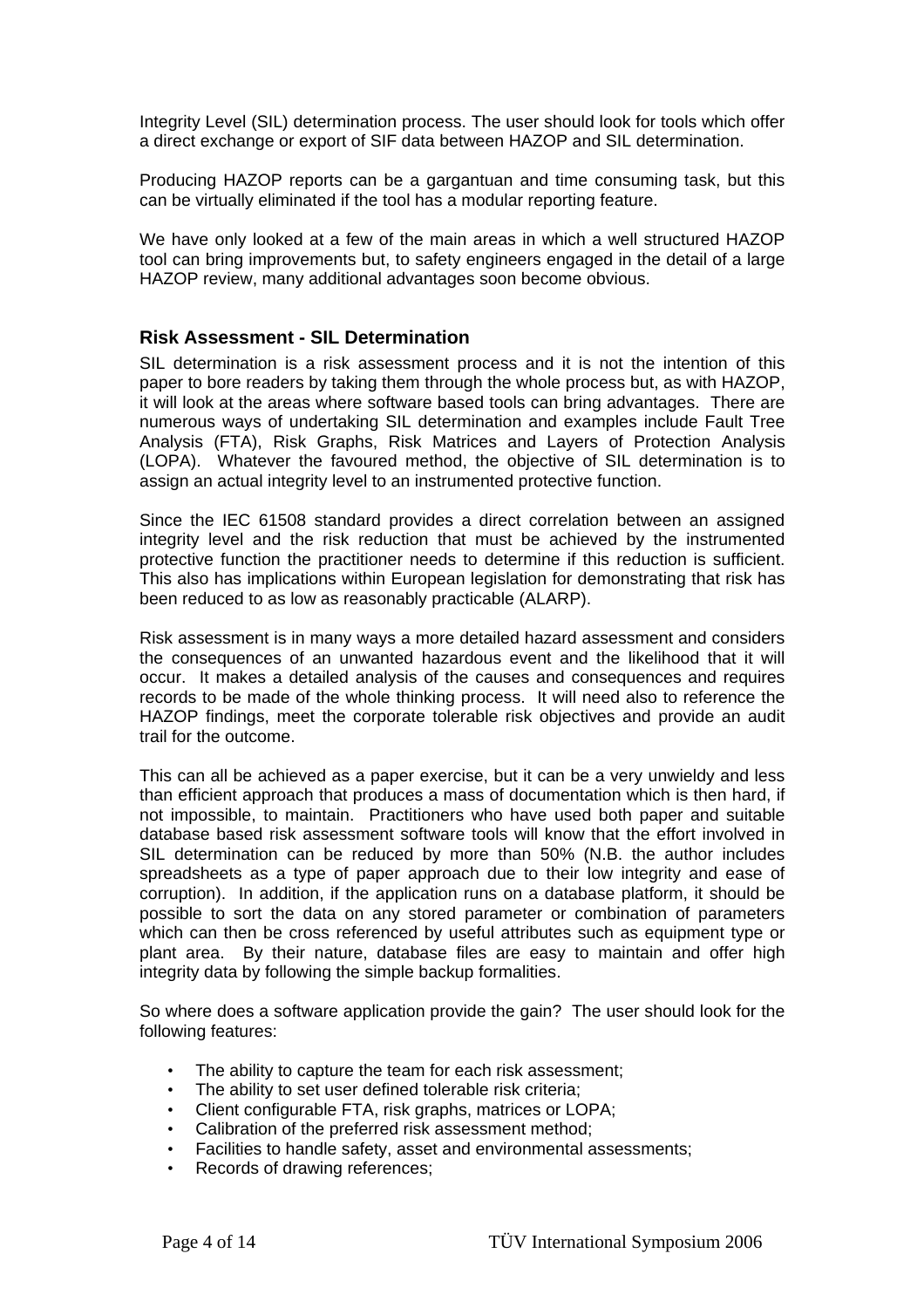- Functional description recording;
- Design purpose recording;
- Consequences of failure recording;
- Records of risk reduction measures:
- Comparison of risk reduction with tolerable risk criteria;
- Narrative record keeping to support all risk reduction claims;
- Cloning facilities to reduce input for similar assessments;
- Facilities to raise actions (a direct e-mail option is very useful);
- Facilities to manage action responses and close-out;
- Data exchange with HAZOP;
- Data sorting;
- User configurable reporting options;
- Export of findings to spreadsheet or through database exchange.

LOPA deserves a special mention as it is rapidly becoming a popular and often the preferred method for undertaking a SIF risk assessment. It is a relatively thorough process which links perfectly with HAZOP by analysing scenarios based on every possible cause for a specific undesired consequence (i.e. cause/consequence pairs) and then determines what risk reduction and mitigation can be claimed for each cause.



**Figure 3 – LOPA Flow Diagram**

LOPA practitioners will know from experience that the number of worksheets rapidly increment when multiple cause/consequence pairs are analysed for on site safety, societal, asset loss and environmental consequences. In addition, as the risk reduction is quantified for each layer and there will often be different risk reduction and/or mitigation associated with site safety, societal, asset loss and the environment. A typical LOPA flow diagram is shown in Figure 3 and this demonstrates the complexity of analysing and calculating risk reduction along the different parallel assessment paths.

This complexity constitutes a reasonably high risk of confusion for manual assessments on paper, in word or on spreadsheets, and is a prime example where available software tools can help to avoid errors in the SIL determination.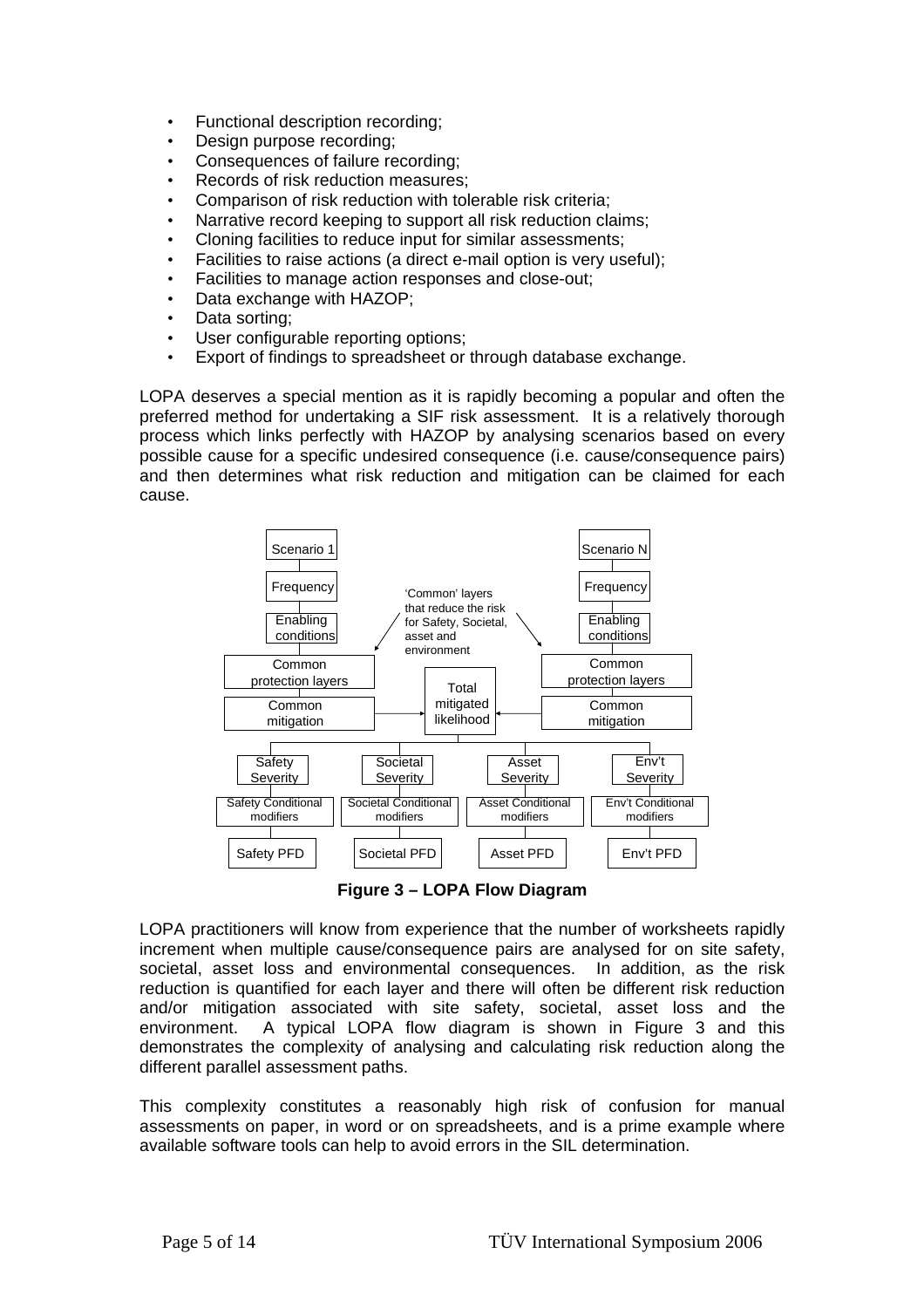Like HAZOP, SIL determination can be a very tedious process due to its detailed analysis and record keeping. Engaging with a good risk assessment tool will make the whole process much slicker and quicker whilst actually improving the integrity, quality and presentation of the data.

The concerns and conflicting views expressed by some, from within the functional safety community, about over simplifying Safety Integrity Level (SIL) determination through the use of software aids are not founded, provided they are only used by practitioners competent in the application of IEC 61508. The risk assessment process will be as thorough and comprehensive as the practitioner makes it irrespective of software aids.

# **Realisation - Undertaking Safety Instrumented Function Design**

Without being over simplistic, there are two types of Safety Instrumented Function (SIF) design types that most SIF design engineers will come up against. These are the simple SIF and the complex SIF. The simple SIF is the straight forward initiator, logic solver and final element as shown in Figure 4. It may contain MooN (i.e. M out of N) identical multiple devices for any of the three elements.



**Figure 4 – Simple SIF** 

Where there are multiple devices for any of the elements then the effects of common mode failure will need to be considered. The simple SIF will constitute about 90-95% of the functions that have to be designed on an average process plant.

The complex SIF will probably constitute about 5-10% of the functions that have to be designed but calculating their probability of failure on demand (PFD) and optimising an appropriate test and maintenance strategy can prove very difficult. A complex SIF will most likely take the form of Figure 5.





In a complex SIF the initiator may comprise a number of diverse measurement devices that are then voted MooN; so the reliability data will be different for each of the initiator types and the simple PFD calculation formula will no longer apply. Similarly, the logic solver may also be comprised of multiple and diverse unit logic. The most common problem area is usually the final element which may have multiple and diverse devices configured in a combination of serial parallel paths (e.g. in order to shut off flow to a vessel there may be a number of feed lines in parallel with a combination of valves in series as well as pumps).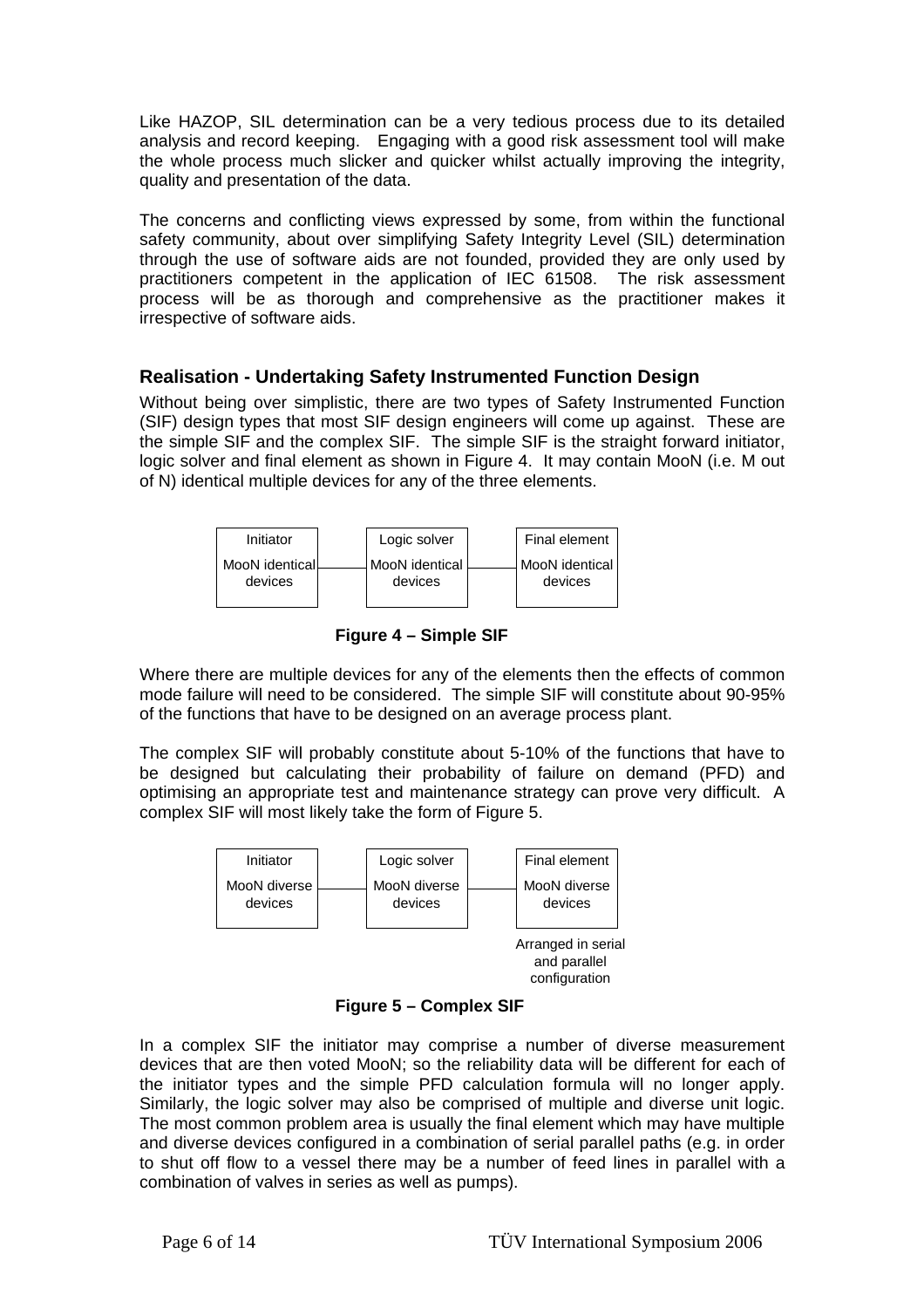For all types of SIF design the expectations of the end user will be:

- Minimal design time;
- An optimal design that meets the SIL requirements:
- Low cost design;
- Optimal test strategy;
- Low maintenance costs.

In order to meet the above expectations a basic software tool should incorporate the modules shown in Figure 6.



**Figure 6 –SIF Design Tool Modules** 

Whatever the type of function, manually undertaking the calculations, even using a spreadsheet, can be time consuming particularly since a large number of iterations will need to be performed to establish the most optimal design along with corresponding test and maintenance strategies and this can often be displayed graphically to show available the degrees of freedom for the PFD to achieve optimum testing.

Avoiding miscalculations or data errors is of paramount importance for functional safety and this is an area of particular concern. The risk of error in manually performed calculations, particularly when large numbers of calculations have to be performed, is always going to be far greater than using of software tools specifically designed for the task. In order to add extra assurance, the practitioner should look for tools that have been independently verified to perform their calculations. Validated software will perform the calculations repeatedly and consistently. The question then arises of who will have verified hand calculations or a spreadsheet with embedded calculations?

To minimise the effort with hand calculated PFD computations the temptation to use an approximations such as:

PFD<sub>avg</sub> =  $1/2$  ( $\lambda$  x T) for a single element (i.e. 1001)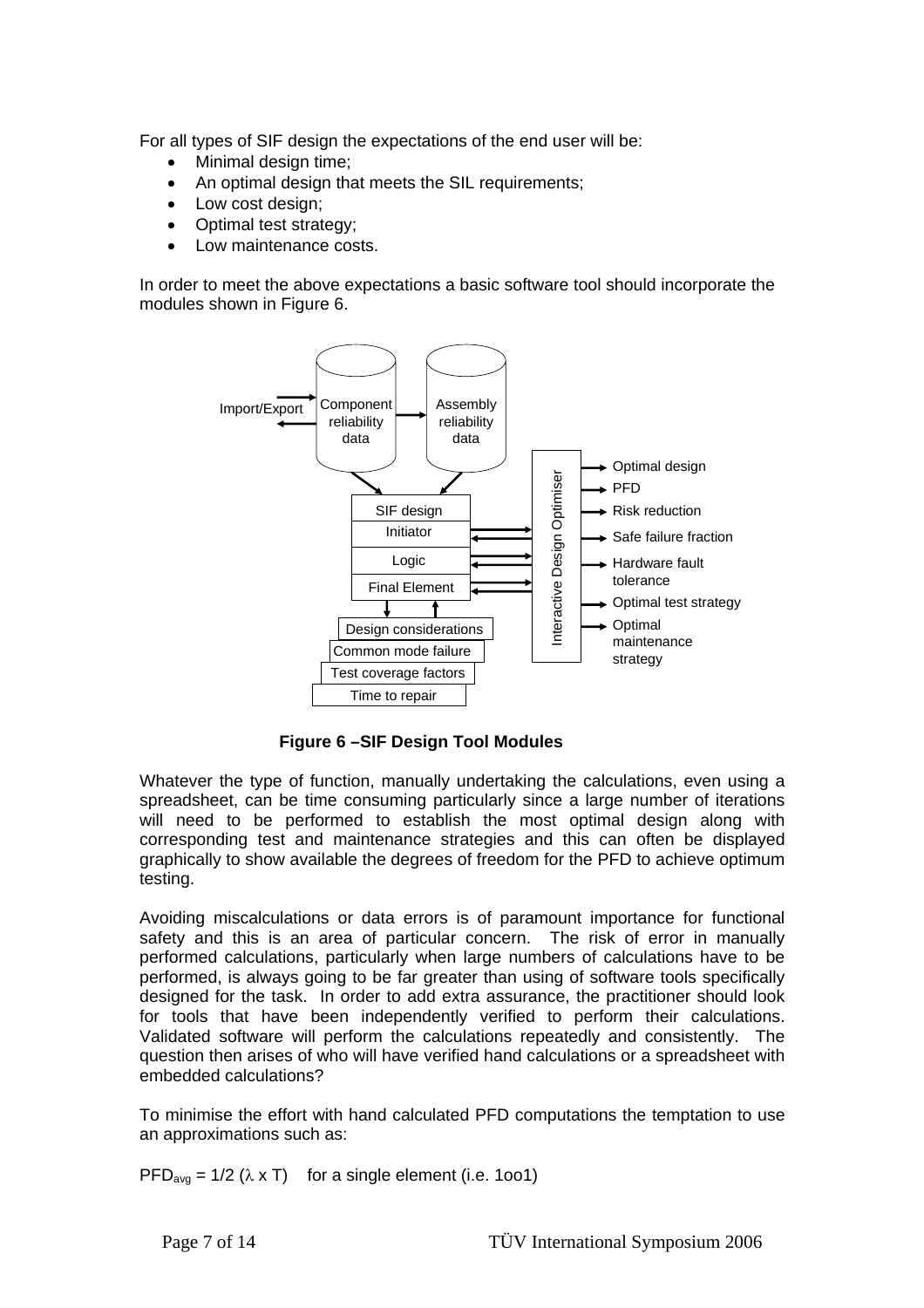Where:  $\lambda$  = dangerous failure rate, T = Test interval

Indeed, there are a number of commercial software applications only facilitate simple approximations for PFD calculations. A more appropriate and accurate calculation is the full exponential distribution:

$$
\text{PFD} = 1 - \frac{1}{\lambda t} \sum_{j=0}^{r-1} \left\{ \frac{1}{(n-j)} \sum_{k=j+1}^{n} C_k \left[ F(t) \right]^{k} \left[ F(t) \right]^{n-k} \right\}
$$

Where:  $r = (n - m + 1)$ ,  $n =$  total units,  $m =$  number of units required to operate

If PFD by approximation and full exponential distribution are plotted over a range of test intervals, as shown in the example in Figure 7, a significant discrepancy will be seen.



Increasing test interval

#### **Figure 7 –PFD Comparison**

This is because the 'approximation' is only valid when Lambda  $X$  T <<1. Voted elements e.g. 2oo3 result in even larger discrepancies. Producing large quantities of calculations by hand, or even by spreadsheet, involving the comprehensive exponential distribution is an onerous task with multiple opportunities for error, but it becomes a simple task using a well appointed software application.

The more complex the SIF, then the more reasons there are to look for tools which help reduce the likelihood of configuration or computational errors. Tools that can model a complex SIF using the architecture shown in Figure 5 provide designers with enormous flexibility at every stage of the process. Tools are now available that can start at a basic component level and solve the probability of failure for complex functions through simple modelling techniques. The architecture of a modelling tool for solving extremely complex Safety Instrumented Functions is shown in Figure 8.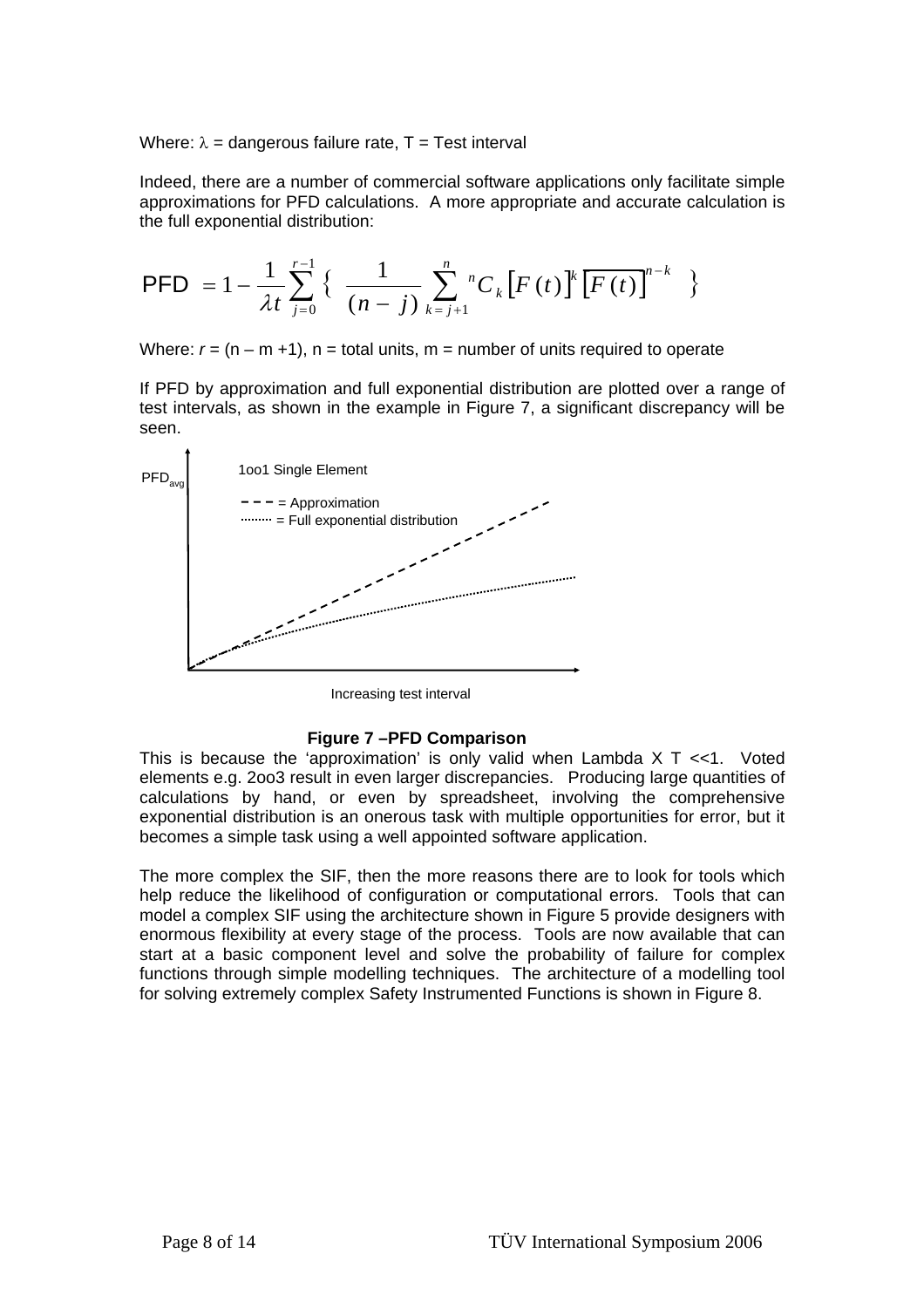

## **Figure 8 – Architecture of a modelling tool for complex SIF's**

The tool facilitates the construction of a SIF from component level with MooN full exponential distribution, including separate common cause failure calculations, for multiple components, subsystems or groups of subsystems. This particular modelling application resolves the probability of failure on demand by analysing the success or failure of the subsystem states. Logical constraints can be applied for success or failure modes to automatically resolve the state table.

There are concerns and conflicting views within the functional safety community, about the 'dumbing down' or over simplifying of the approach to design through the use of tools. The fact is that competent practitioners will do a good job with or without tools. Nuclear scientists use computers as a routine for their design and analysis so it is not unreasonable for functional safety engineers to take full advantage of tools that can improve their performance and accuracy.

Optimal design can result in significant savings on fitted hardware and even the specification of the PLC which needs to be sourced. Experience with many design projects shows that these savings will normally offset the whole cost of the SIL determination exercise and the software tools by a large factor. In addition if it is not necessary to install certain hardware the ongoing operational burden of testing and maintenance is removed, making further savings throughout the life of the facility.

# **Configuration, Verification and Validation**

Configuration is concerned with implementation of the safety instrumented functionality into the Programmable Logic Controller (PLC). Validation is about demonstrating that the end product meets the original design requirements. This is not the same as verification which is more about demonstrating that the design has been progressed through each stage in the appropriate manner.

Some interesting tools are emerging at a Safety Instrumented System (SIS) level that will now facilitate PLC configuration directly from a SIL determination and validate all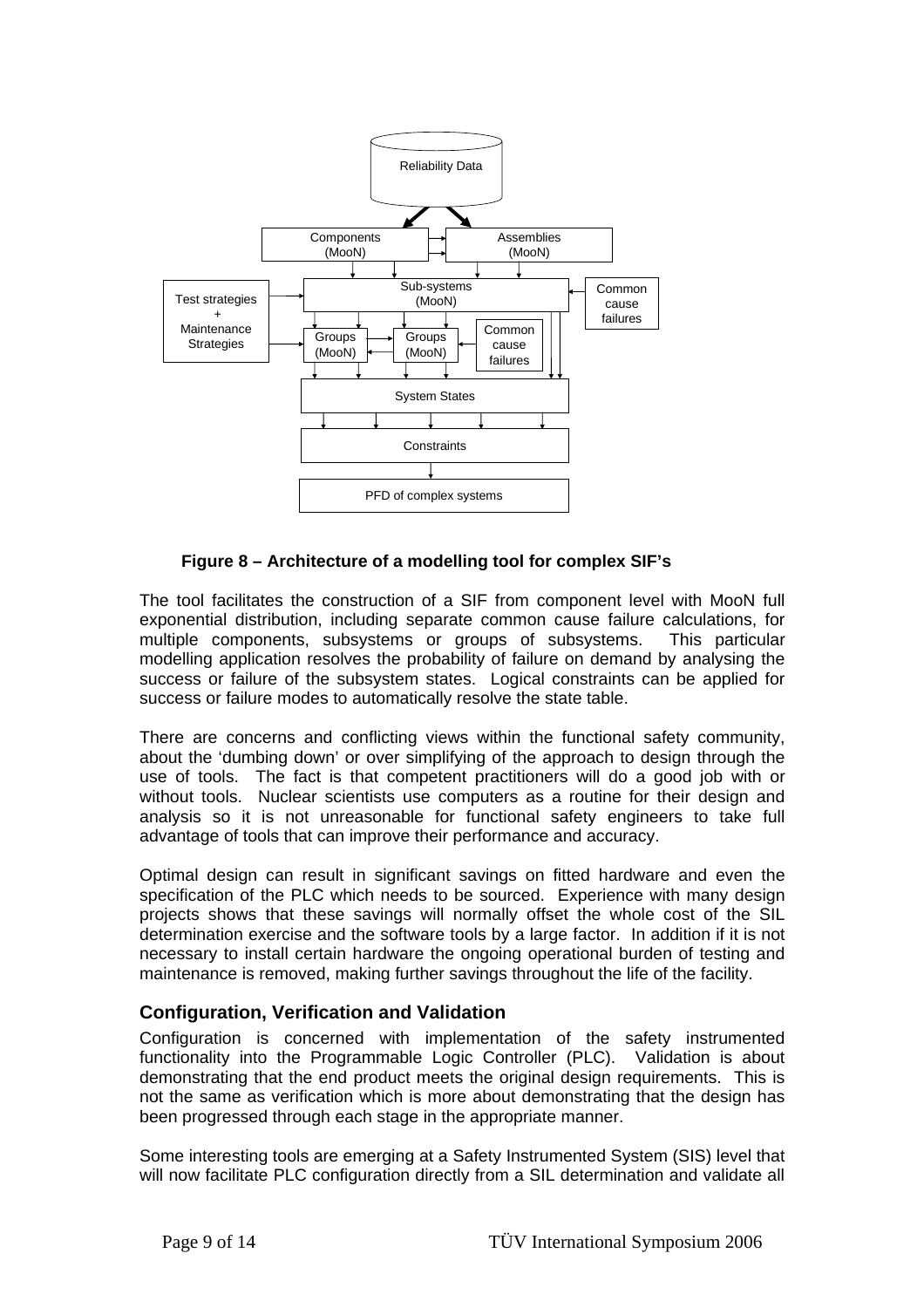the logical functionality from initiation through activation of the required final elements. Figure 9 shows how the system definition can be undertaken directly from a SIL determination to define accurate functional requirements removing the need for the time consuming and potentially inaccurate manual configuration. The defined functionality can be directly transferred or translated into IEC-61131 function block code where output drivers can then automatically generate vendor specific application code for the target PLC.



**Figure 9 – Definition and Configuration Tool** 

Since the kind of tool shown in Figure 9 works on a state model concept it is very effective in emulating the functional logic for validation purposes.

Many older or as often called 'legacy systems' are based on relay ladder logic. When it is time to upgrade legacy systems then definition and configuration tools also offer distinct advantages of a manual re-configuration by incorporating a translation engine to convert the legacy system relay ladder logic. This will avoid the manual process of taking the existing cause and effect charts, which depends on them having been maintained to the as-built status, and the corresponding many hundreds of man-hours re-configuring the replacement PLC. The source relay ladder logic in the legacy system can be translated into IEC 61331 function block format and configured automatically to the host PLC as shown in Figure 10. As a bonus, a new set of documentation can be produced representing the actual as-built status.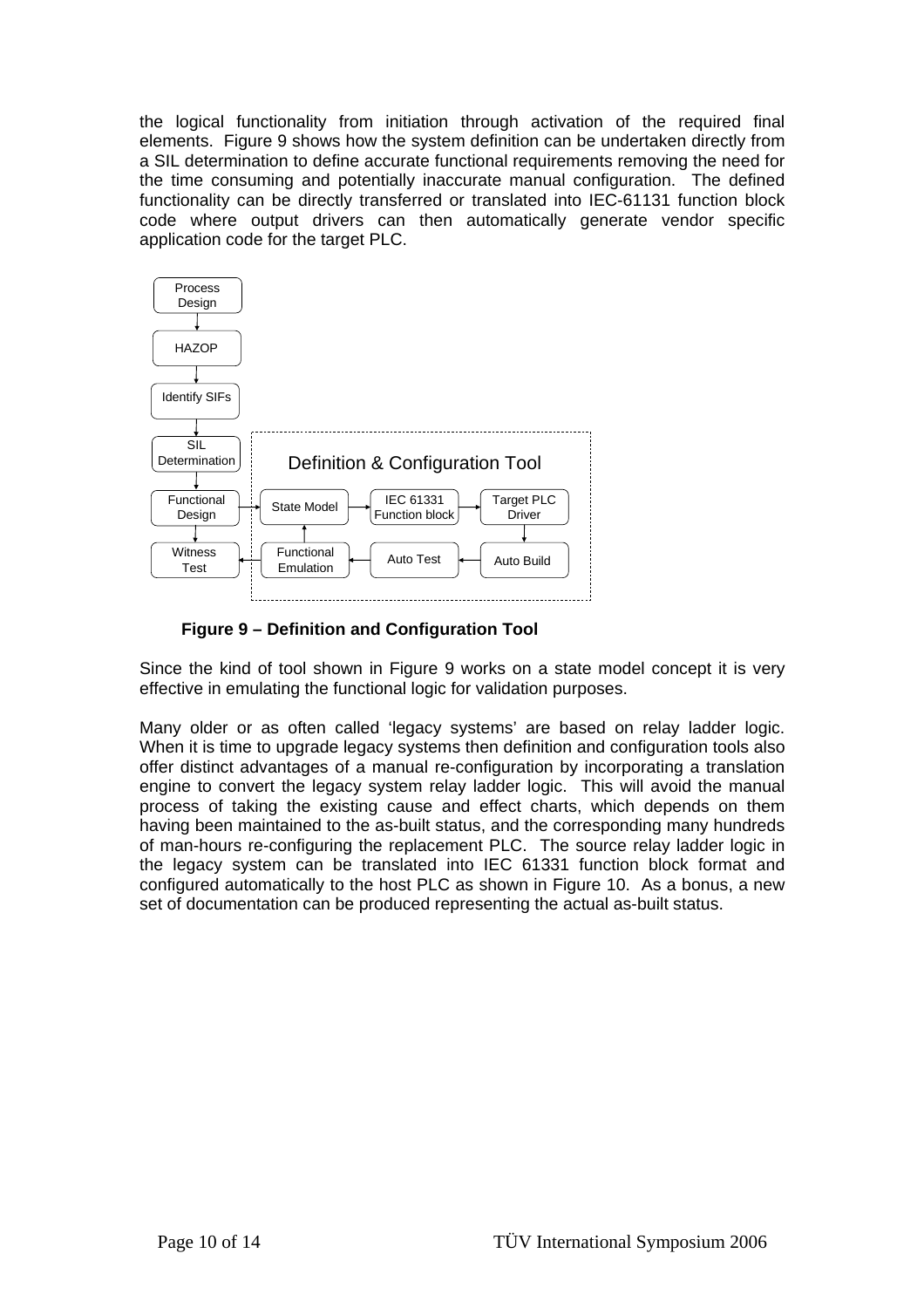

**Figure 10 – Auto Upgrade for a Legacy System** 

Tools are also available that keep designers in touch with the Cause and Effect representation for the logic functionality which are so familiar to the SIF design fraternity. These also facilitate a direct automatic interface between SIL determination tools for PLC configuration and will generate active Cause and Effect matrices. These can be viewed on the target PLC and will actually activate dynamic graphical Cause and Effect responses to indicate the states of initiating 'causes' with the corresponding 'effects' or outputs to the final elements. These are extremely user friendly and equally useful for engineers and operations people, not just for a SIS build and validation but for ongoing operations.

## **Operations and Maintenance**

Operations and maintenance tend to be the Cinderella phases of the lifecycle with all the glory going to risk analysis and design, but if a SIF is allocated an inappropriate proof test regime, and if testing is not properly carried out, or the equipment is not maintained correctly, then the probability of failure will increase and it is likely that it will fail much sooner than expected.

It is a simple fact of life that the large planning and accounting systems such as SAP do not readily facilitate the SIF requirements for testing, maintaining, monitoring and analysing results. Many operators have only small/moderate sized SIS requirements or they cannot afford the cost of something like SAP. SIS require structured reporting to record the testing and maintenance results to provide empirical reliability data. The resulting data should then be compared with the data used at the time of design to ensure that the SIF continues to meet the required SIL. This should be a continuous process right up until decommissioning. SAP users will know that the provision of customised features tends to be a very specialist and expensive exercise.

Some of the major safety systems suppliers have developed their own specific facilities for SIS operations and maintenance requirements as bolt-on features to their safety systems. These may be suitable, providing an end user wishes to be tied down to a major vendor. Low cost test and maintenance applications are now emerging to bridge the gap and help low budget operators fulfil compliance with testing and maintenance requirements and management.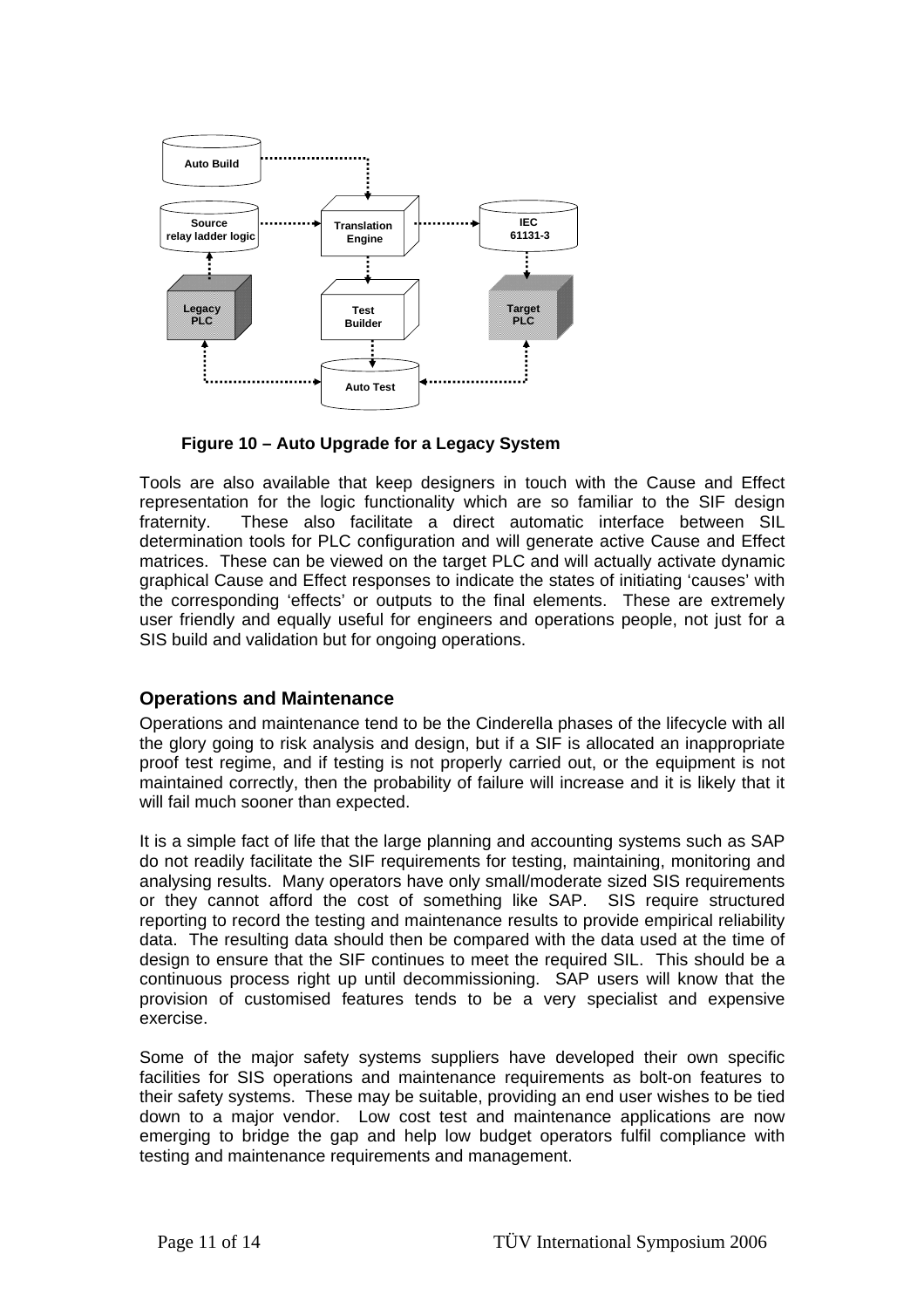The main objectives for managing testing and maintenance for any SIS user are:

- The ability to decide how which of the functionality is required for their business;
- That the design of any system is flexible enough to enable it to complement any existing maintenance systems or to provide a total maintenance management capability if required;
- The management of test and maintenance routines for any equipment (i.e. not just SIS):
- Provision of records and an audit trail of test and maintenance history;
- Reliability analysis based upon historical test results;
- The system can be operated stand-alone or can integrate seamlessly with other maintenance or design tools.

As part of the process the additional details required also include:

- A user defined library of test routine procedures and maintenance procedure methods;
- Assignment of appropriate test/maintenance procedures to any routine;
- Application of float and priority to routines;
- Base date for scheduling for individual routines;
- Defined 'look-ahead' scheduling time for maintenance planning purposes;
- The ability to 'roll up' multiple test types on the same equipment which are scheduled for the same date.

Any testing and maintenance will need to be carried out to a set of user defined Performance Standards for the equipment so as to ensure that the success or failure can be clearly determined. When these performance standards set up and embedded within the software they automatically flag all deviations from the performance requirements. If this is only monitored manually, then there is a high risk that the integrity of the safety functions will be compromised, particularly when the numbers start to run into hundreds and perhaps thousands. When a software based test and maintenance system is adopted then it can also aid strategy by incorporating pre-defined operational 'contingency plans' or risk assessments may be defined and reviewed by maintenance and operations staff to help decide the course of action on test failure.

Maintenance requirements are often risk assessed to provide operators with an appropriate strategy for maintenance effort and sparing. There are tools available for undertaking risk based maintenance (RBM) assessments, but these should not take precedence over the test and maintenance strategies calculated as part of the PFD for safety instrumented functions.

## **Conclusions**

Hopefully, this paper will have highlighted some of the main areas where using software tools can aid compliance with IEC 61508, improve SIS integrity and confidence in the lifecycle management, whilst opening up opportunities for capital and operating expenditure savings. Many of the tool types discussed are very low budget in price and the payback can easily be achieved before the completion of one relatively small project.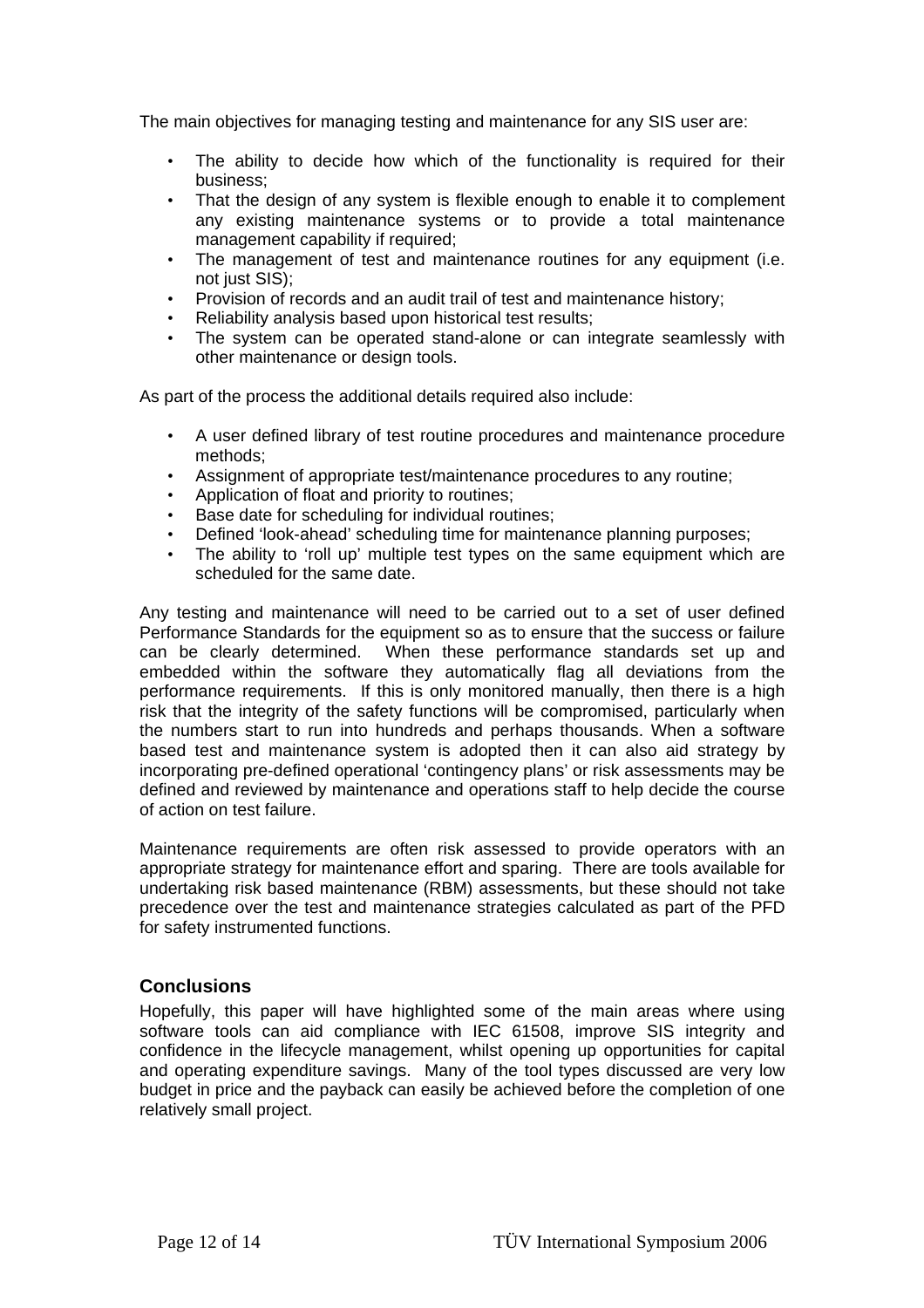It is up to the user to make their choice of which tools to adopt. However, the best in class tools are those that have been developed by engineers who are experienced practitioners of the standards.

There are concerns and conflicting views expressed by some, from within the functional safety community, about 'dumbing down' Safety Integrity Level (SIL) determination and design through the use of tools, but tools are only an aid and they should only be used by practitioners competent in the application of IEC 61508.

Questions have also been raised about the integrity of PC based software for functional safety based applications due to the considered low integrity of standard PC based applications. This is totally misguided when compared with the risks involved with manually performed calculations, and avoiding miscalculations or data errors is of paramount importance for functional safety. Tools are emerging which offer seamless data exchange and integrity from HAZOP, through risk assessment, design, PLC configuration and operating and maintenance, thus avoiding the errors that so easily occur in the manual transfer of data and configuration.

Software tools are not just the realm of the design engineer. There are extensive benefits that can be realised throughout the lifecycle by using tools as an integral part of safety management systems (SMS) to help improve the focus on regulation compliance, risk reduction and profitable safety.

## **References**

- 1. BS IEC 61508: 1998. Functional Safety of electrical/electronic/programmable electronic safety-related systems.
- 2. BS IEC 61511: 2003. Functional safety Safety Instrumented Systems for the process industry sector.
- 3. European Seveso Directive, 1982 (Council Directive 81/501/EEC) reviewed 1996 and adopted as Seveso II Directive.

## **Biography**

Clive has over 38 years experience in the petrochemical industry with offshore and onshore plants experience, and retired from Shell UK Exploration and Production in 2000 where he was Head of Automation and Control. He is now a Director of C&C Technical Support Services Ltd, which specialises in the application of the IEC 61508 and IEC 61511 standards, and was a founder Director of the CASS Scheme Ltd for conformity assessment to IEC 61508. He chaired the UK Offshore Operators Association (UKOOA) working group that produced the UKOOA Guidelines for Instrument-based Protective Systems, as an offshore sector interpretation of IEC 61508. He has a B.Sc. and M.Phil in Control Engineering, is a TÜV certified Functional Safety Expert, a Member of the IET and currently chairs the Institute of Measurement and Control Safety Panel.